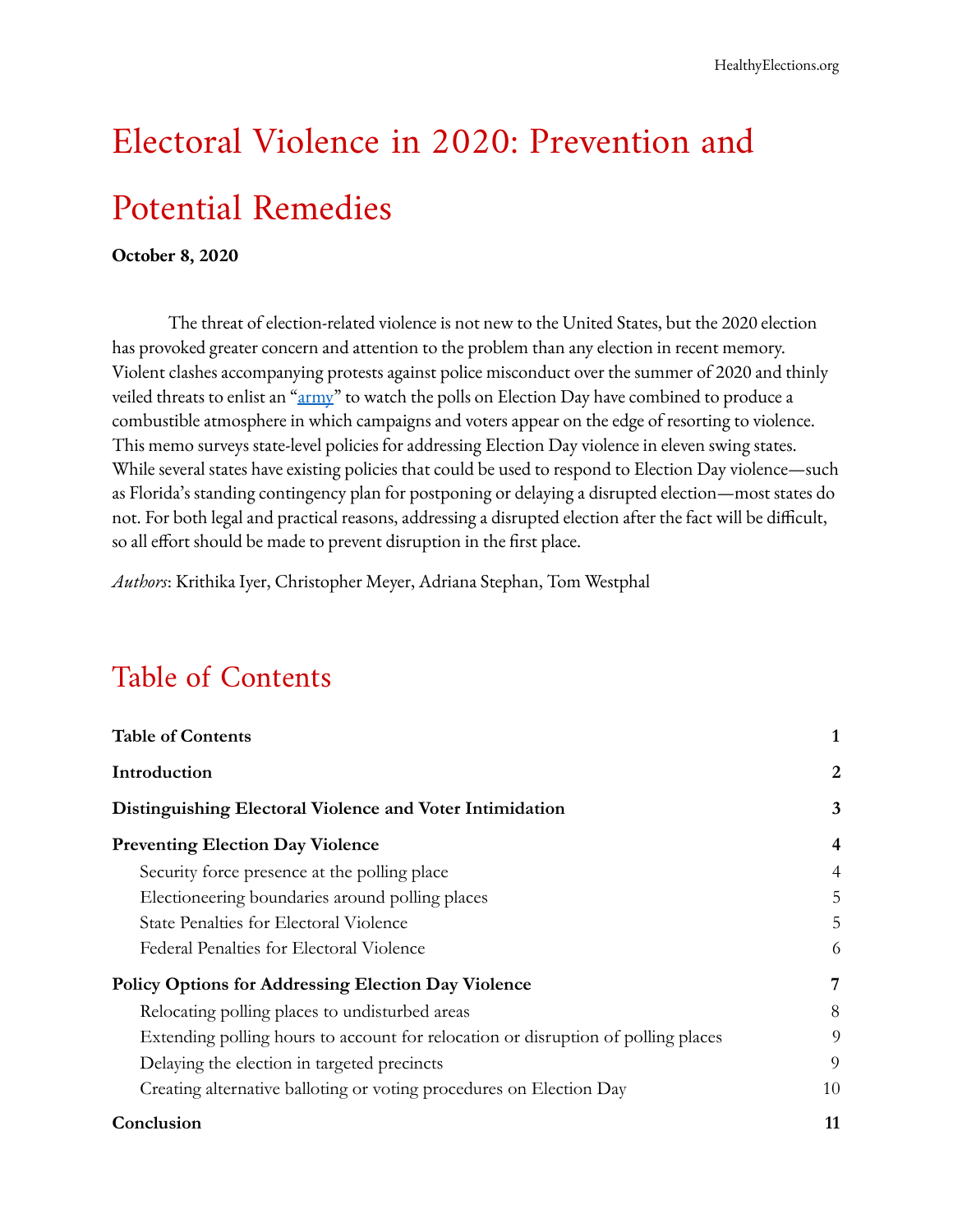## <span id="page-1-0"></span>Introduction

As early voting begins across the country, Americans remain skeptical whether the 2020 election will be fairly administered. A YouGov/Economist study from early September found that around 35% of independents—along with roughly 30% of Republicans and 20% of Democrats— had little [o](https://www.latimes.com/politics/story/2020-06-01/trump-strongman-playbook-discredit-elections)r no confidence that the election would be fair. According to <u>one [tracking](https://www.latimes.com/politics/story/2020-06-01/trump-strongman-playbook-discredit-elections) poll</u>, only 45% of Americans believe that U.S. elections in general are free of fraud. And the Trump Administration ha[s](https://www.nytimes.com/2020/05/24/us/politics/trump-2020-election-voting-rights.html) [continued](https://www.nytimes.com/2020/05/24/us/politics/trump-2020-election-voting-rights.html) [to](https://www.politico.com/news/2020/07/31/trump-rigged-election-campaign-strategy-388884) [claim](https://thehill.com/homenews/administration/512424-trump-the-only-way-we-are-going-to-lose-this-election-is-if-the)—[without](https://www.nytimes.com/article/mail-in-vote-fraud-ballot.html) [evidence](https://www.npr.org/2020/06/22/881598655/fact-check-trump-spreads-unfounded-claims-about-voting-by-mail)— that the 2020 election will be "rigged," either through fraudulent mail ballots or millions of ineligible votes.

This legitimacy gap increases the threat of voting-related violence. As one of our authors has pointed out [elsewhere](https://www.the-american-interest.com/2020/06/19/the-danger-of-electoral-violence-in-the-united-states/), a political movement that sees the electoral system as rigged has "little incentive to stay within the bounds of the democratic system." A [recent](https://www.politico.com/news/magazine/2020/10/01/political-violence-424157) study found that two-in-five partisans (i.e. Democrats or Republicans) believe that violence is at least "a little justified" if the other party were to win the 2020 election. And similar numbers of both Democrats and Republicans feel this way—the contempt, it seems, is mutual. The percentage of Americans who believe violence is justified to advance political goals has steadily [increased](https://www.politico.com/news/magazine/2020/10/01/political-violence-424157) over the past few months. And campaign rhetoric has continued to heat up as the election approaches, potentially [normalizing](https://www.businessinsider.com/trump-is-normalizing-possibility-of-violence-surrounding-2020-election-2020-9) the idea of electoral violence.

Even apart from the obvious cost in human suffering, election-related violence could undermine the democratic process and interfere with individuals' right to vote. An election marred by violence will feed into claims by the losing campaign that the election was illegitimate and unreflective of the "true" will of the voters. In turn, an election disrupted by violence may create political cover for extraordinary actions that push the boundaries of our constitutional system[,](https://www.theatlantic.com/magazine/archive/2020/11/what-if-trump-refuses-concede/616424/) if, for example, [state](https://www.theatlantic.com/magazine/archive/2020/11/what-if-trump-refuses-concede/616424/) [legislators](https://www.theatlantic.com/magazine/archive/2020/11/what-if-trump-refuses-concede/616424/) act to set aside their state's popular vote and choose their electors directly.

This memo surveys existing federal and state statutes related to preventing and remedying electoral violence. Our analysis focuses on eleven likely swing states: Arizona, Florida, Georgia, Maine, Michigan, New Hampshire, North Carolina, Ohio, Pennsylvania, Texas, and Wisconsin. We describe existing laws in these states relating to election violence and explore the measures that states, in general, can take to reduce the risk of violence in polling places.

This memo proceeds in three parts. First, we distinguish electoral violence from a related but distinct topic: voter intimidation. Second, we examine federal and state statutes related to preventing violence on Election Day. Third, we outline five ways states can respond to electoral violence. A brief conclusion follows.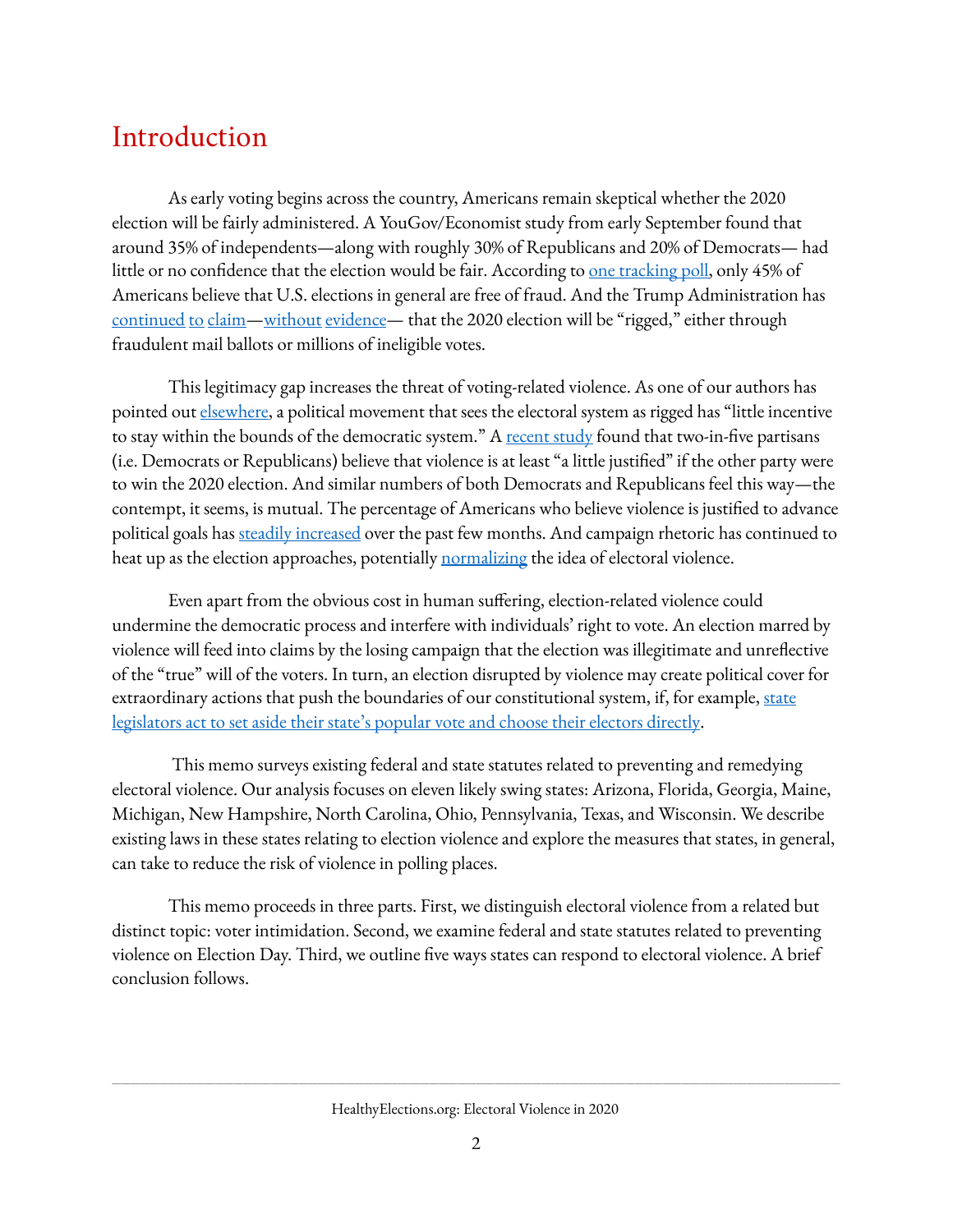## <span id="page-2-0"></span>I. Distinguishing Electoral Violence and Voter Intimidation

"Electoral violence," as used in this memo, is defined as violence that influences the process or outcome of elections. This violence can be deliberate or accidental, promoted by state or non-state actors, and directed toward a variety of election-related targets.

"Voter intimidation" is a related but much more expansive concept. [Federal](https://www.law.cornell.edu/uscode/text/52/10307) law defines "voter intimidation," in part, as acts that "intimidate, threaten, or coerce, or attempt to intimidate, threaten, or coerce any person for voting or attempting to vote." This encompasses a broad range of acts, including (but not necessarily requiring) physical violence. The [Brennan](https://www.brennancenter.org/sites/default/files/analysis/Briefing_Memo_Ballot_Security_Voter_Intimidation.pdf) Center asserts that any of the following actions could be considered voter intimidation:

- Baseless or abusive challenges to voters' eligibility.
- Direct confrontation of voters.
- $\bullet$  Use of insulting, offensive, or threatening language or raised voices in and around polling places.
- Blocking polling-place entrances.
- Following and photographing voters, recording license plate numbers, and visiting voters' homes.
- Brandishing weapons in front of voters.
- Dissemination of misleading information that purposely misstates the time, location, manner, and date of an election.

For a recent example, on Sept. 19, Republican partisans "created a [commotion"](https://www.nytimes.com/2020/09/19/us/politics/trump-supporters-early-voting-virginia.html?login=smartlock&auth=login-smartlock) at an early voting location in Fairfax County, Virginia by waving flags and chanting partisan slogans. One could plausibly regard this incident as attempted voter intimidation, but it included no acts of electoral violence.

One could plausibly assert that most acts of electoral violence are likely to also be considered voter intimidation, but many acts of voter intimidation are not acts of electoral violence. This memo focuses on electoral violence. For expanded examination of voter intimidation acts, please see Defining Voter [Intimidation:](https://healthyelections.org/sites/default/files/2020-10/Voter_Intimidation.pdf) Six Battleground States.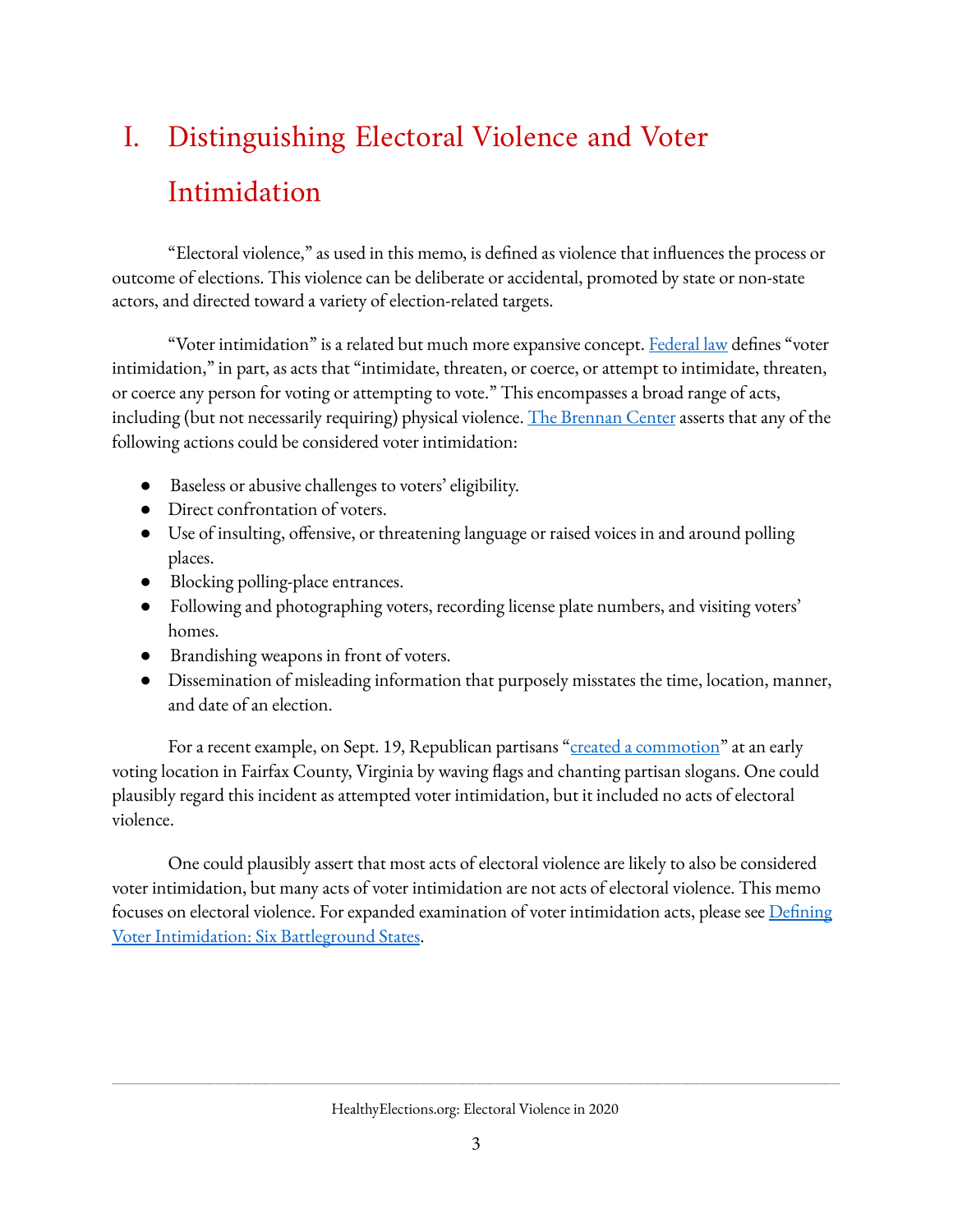## <span id="page-3-0"></span>II. Preventing Election Day Violence

#### <span id="page-3-1"></span>A. Security force presence at the polling place

The presence or absence of security forces—including law enforcement officers and military forces—at polling places may affect polling place violence in several conflicting ways. On the one hand, law enforcement officers may deter or suppress violence by immediately responding to violent acts in their vicinity, thereby minimizing their impact on the election. On the other hand, the mere presence of law enforcement officers may intimidate some voters and thereby disrupt the voting process. For example, the Trump Admini[s](https://www.vox.com/2020/8/22/21397092/trump-law-enforcement-police-polls-voting-2020)tration has **[encouraged](https://www.vox.com/2020/8/22/21397092/trump-law-enforcement-police-polls-voting-2020)** states to dispatch law enforcement officials to polling places to guard against voter fraud, while opponents have argued that this tactic could ratchet up tensions at polling places and lead to widespread voter intimidation.

Different rules apply to federal and state security forces[.](https://www.law.cornell.edu/uscode/text/18/592) [Federal](https://www.law.cornell.edu/uscode/text/18/592) law specifically prohibits federal military troops or armed federal law enforcement personnel from entering a polling place for any reason other than voting or ["](https://www.law.cornell.edu/uscode/text/18/593)repell[ing] armed enemies of the United States." [Federal](https://www.law.cornell.edu/uscode/text/18/593) law also specifically prohibits military officers from "interfer[ing] in any manner with an election officer's discharge of his duties" and other interference with the electoral process.

Federal law is silent whether state security forces are allowed in the polling place, leaving it to each state to decide. These security forces include state police, local police, and most National Guard units. When acting under a state governor's command, National Guard troops are considered to be state military forces—not federal troops—and are therefore not subject to federal law's restrictions on the domestic use of federal military forces.

Several states only allow on-duty law enforcement officers to enter a polling site with the permission of local election officials. In [Florida](http://www.leg.state.fl.us/statutes/index.cfm?App_mode=Display_Statute&Search_String=&URL=0100-0199/0102/Sections/0102.101.html), [Maine,](https://www.mainelegislature.org/legis/statutes/21-A/title21-Asec681.html) [Arizona,](https://www.azleg.gov/ars/16/00562.htm) [Wisconsin](https://docs.legis.wisconsin.gov/statutes/statutes/7/i/37/2), [Texas,](https://texas.public.law/statutes/tex._election_code_section_32.075) an[d](http://www.gencourt.state.nh.us/rsa/html/LXIII/659/659-21.htm) [New](http://www.gencourt.state.nh.us/rsa/html/LXIII/659/659-21.htm) [Hampshire,](http://www.gencourt.state.nh.us/rsa/html/LXIII/659/659-21.htm) officers may not enter the voting enclosure (except to cast a ballot) unless invited by election officials to maintain order and enforce the law. [Michigan](http://www.legislature.mi.gov/(S(yhb1dfp4kxwmsgdlmqsnnetj))/mileg.aspx?page=GetMCLDocument&objectname=mcl-168-678) gives the local board of election inspectors full authority to maintain order at polling places, which likely includes the power to invite law enforcement agents into polling places. In North [Carolina](https://www.ncleg.gov/EnactedLegislation/Statutes/HTML/BySection/Chapter_163/GS_163-166.3.html), election officials have slightly less discretion. They may invite police into the voting enclosure, but only because of an "urgent need." Furthermore, police activity must be limited to the "extent necessary to address that need."

Three swing states grant police officers a general right to enter polling places. [Ohio](http://codes.ohio.gov/orc/3501.35) assigns police officers to each polling place, and then allows them to enter the enclosure alongside election officials. Meanwhile, [Georgia](https://codes.findlaw.com/ga/title-21-elections/ga-code-sect-21-2-413.html) and [Pennsylvania](https://codes.findlaw.com/pa/title-25-ps-elections-electoral-districts/pa-st-sect-25-3060.html) allow police officers to enter the enclosure when "necessary for the preservation" of peace or order.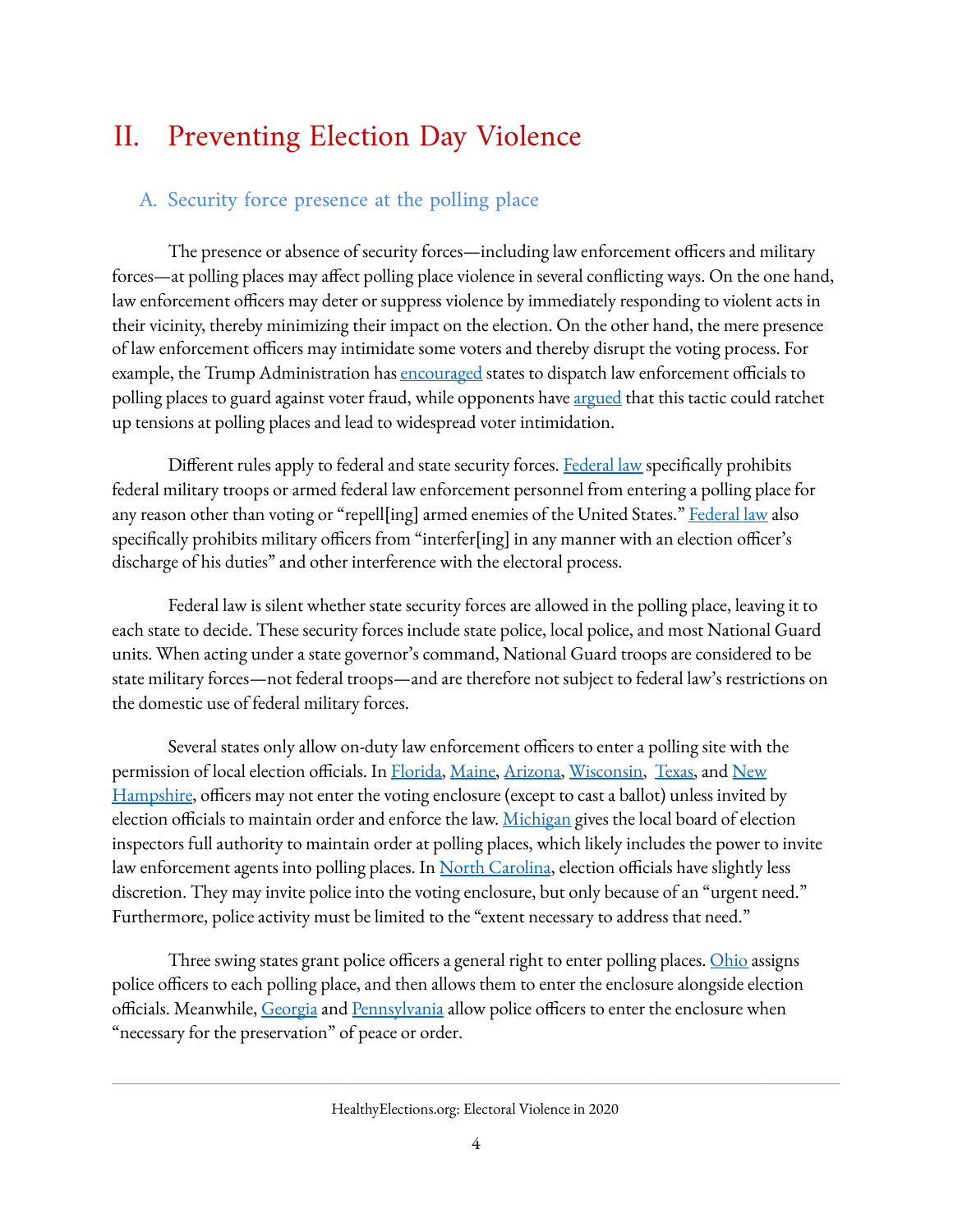The result is a patchwork of different rules across the nation that permit varying levels of security force presence in and near polling stations. While federal officers and military forces are largely banned from entering polling places, state officials operate under different legal authority. Therefore, in the event of widespread violence on Election Day, the response of election officials and law enforcement officers will vary widely depending on their jurisdictions' unique rules.

#### <span id="page-4-0"></span>B. Electioneering boundaries around polling places

Most states prohibit electioneering activities within a designated radius of a polling place. The National Association of Secretaries of State has **[compiled](https://www.nass.org/sites/default/files/surveys/2017-10/state-laws-polling-place-electioneering-2016.pdf)** the relevant statutes on electioneering boundaries in all fifty states. Most swing states—including Florida, Michigan, Pennsylvania, Texas, and Wisconsin— prohibit electioneering, demonstrating, and/or protesting within 100 feet of the polling place entrance. Others vary: Maine imposes a 250-foot boundary, for example, while Pennsylvania imposes only a 10-foot boundary.

These boundaries could inhibit Election Day violence because they keep controversial or boisterous demonstrations out of the immediate vicinity of the polling place, alleviating tension and mitigating the impact on voting. In Virginia, for example, pro-Trump protestors recentl[y](https://www.nytimes.com/2020/09/19/us/politics/trump-supporters-early-voting-virginia.html) [gathered](https://www.nytimes.com/2020/09/19/us/politics/trump-supporters-early-voting-virginia.html) near an early voting center in Fairfax County, chanting slogans and blocking voters from approaching the polls. After election officials explained Virginia's electioneering laws, protestors relocated to a position over 100 feet from the polling place. Although some voters reportedly felt intimidated, there is no indication that the demonstrators prevented anyone from voting. Electioneering boundaries—and the enforcement of those boundaries—can therefore be an effective tool to prevent the escalation of potentially violent situations. Officials in states with smaller electioneering boundaries may be disadvantaged when responding to such incidents.

#### <span id="page-4-1"></span>C. State Penalties for Electoral Violence

Civil disorder and violent acts, regardless of when they occur, are prohibited by state and federal law. States have also established a wide variety of specific criminal penalties for violent or destructive acts at a polling place. These penalties—which often include both felony and misdemeanor charges—could plausibly deter individuals from engaging in violence at polling places on Election Day.

The particular list of election-related crimes varies by state. The Georgetown Law Institute for Constitutional A[d](https://www.law.georgetown.edu/icap/our-work/addressing-the-rise-of-unlawful-private-paramilitaries/state-fact-sheets/)vocacy has created [helpful](https://www.law.georgetown.edu/icap/our-work/addressing-the-rise-of-unlawful-private-paramilitaries/state-fact-sheets/) fact sheets for each state explaining which laws prohibit violent activities near polling places and voter registration drives. Common charges are outlined below, along with illustrative (but not exhaustive) examples from the swing states we examined: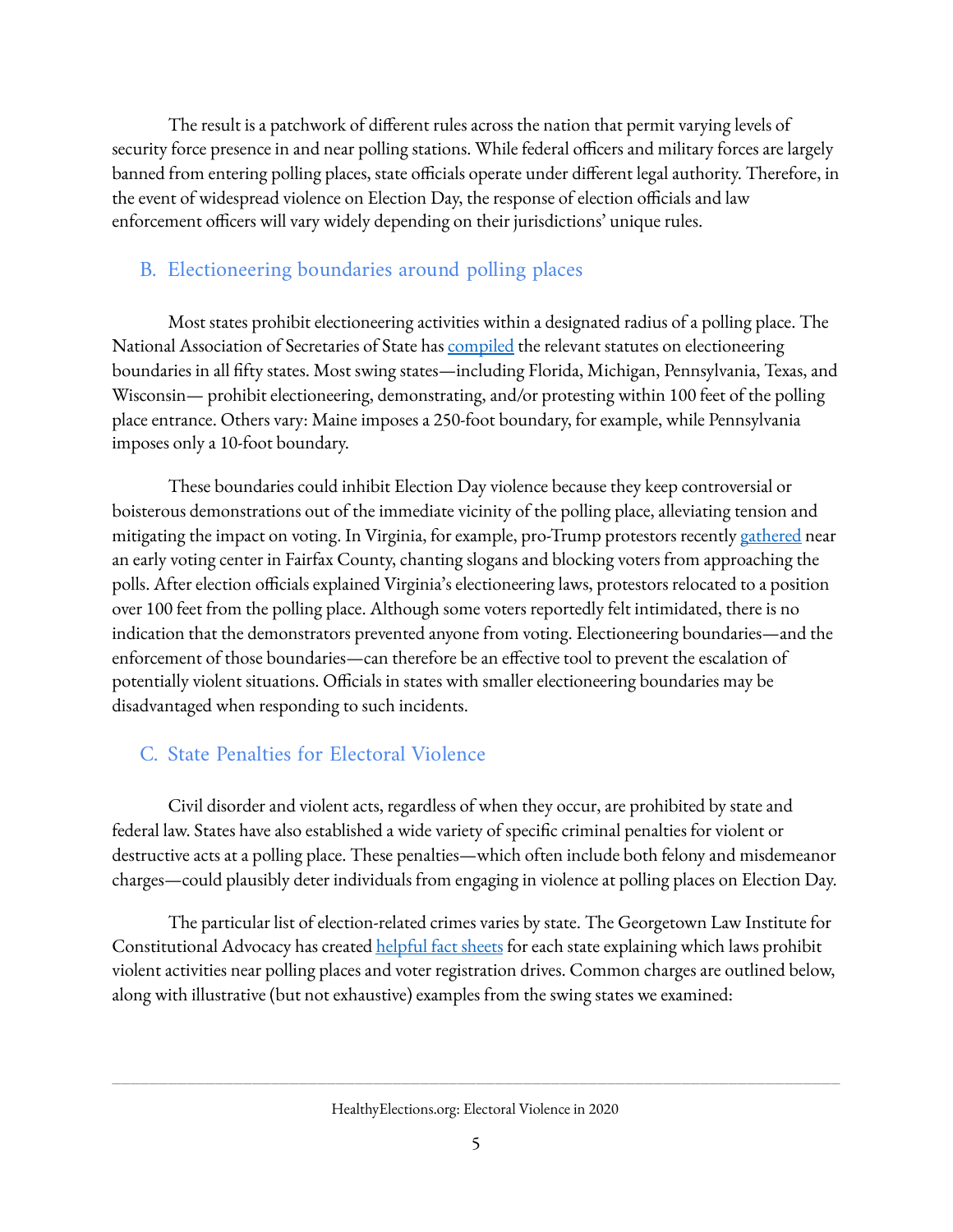- Using violence on election officials
	- [Pennsylvania](https://codes.findlaw.com/pa/title-25-ps-elections-electoral-districts/pa-st-sect-25-3527.html): Felony charges for using or threatening the use of violence on election officials, [including](https://casetext.com/statute/pennsylvania-statutes/statutes-unconsolidated/title-25-ps-elections-electoral-districts/chapter-14-election-code/article-i-preliminary-provisions/section-2602-definitions) poll workers and voting machine inspectors.
	- North [Carolina:](https://law.onecle.com/north-carolina/163-elections-and-election-laws/163-274.html) Misdemeanor charge for "any person to break up or by force or violence to stay or interfere with the holding of any primary or election, to interfere with the possession of any ballot box, election book, ballot, or return sheet by those entitled to possession of the same under the law, or to interfere in any manner with the performance of any duty imposed by law upon any election officer or member of any board of elections."
- Destruction of legally cast ballots or ballot boxes
	- [Arizona](https://www.azleg.gov/ars/16/01016.htm): Felony charge for knowing destruction of a polling list, ballot, or ballot box "with the intent to interrupt or invalidate the election."
	- [Georgia](https://law.justia.com/codes/georgia/2010/title-21/chapter-2/article-15/21-2-576/): Misdemeanor charge for willful destruction of a ballot.
- Destruction of voting machines or voting systems
	- [Florida:](https://casetext.com/statute/florida-statutes/title-ix-electors-and-elections/chapter-104-election-code-violations-penalties/section-10430-voting-system-unlawful-possession-tampering) Felony charge for tampering with or destroying voting equipment "with the intention of interfering with the election process or the results thereof."
	- [Michigan:](http://www.legislature.mi.gov/(S(4wbbeakhp2i1ssds2hheaf2e))/mileg.aspx?page=GetObject&objectname=mcl-168-932) Felony charge for willful destruction of voting machine.
- Interrupting the voting process
	- [Pennsylvania](https://codes.findlaw.com/pa/title-25-ps-elections-electoral-districts/pa-st-sect-25-3527.html): Felony charge for "interrupt[ing] or improperly interfer[ing]" with election officials in the execution of their duties or for "block[ing] up or attempt[ing] to block up the avenue to the door of any polling place."
	- North [Carolina:](https://law.onecle.com/north-carolina/163-elections-and-election-laws/163-273.html) Class 2 misdemeanor for anyone to interfere with a voter in the voting enclosure or any voter marking their ballot.
- Intimidation of voters to discourage them from voting, or to encourage them to vote a certain way
	- [Florida:](https://law.justia.com/codes/florida/2019/title-ix/chapter-104/section-104-0615/) Felony charge for a person that "directly or indirectly use[s] or threaten[s] to use force, violence, or intimidation or any tactic of coercion or intimidation to induce or compel an individual" to refrain from voting or to vote a particular way.
	- [Wisconsin:](https://docs.legis.wisconsin.gov/statutes/statutes/12/60) Felony charge for "mak[ing] use of force, violence, or restraint in order to induce or compel any person to vote or refrain from voting at an election."
	- New [Hampshire](https://law.justia.com/codes/new-hampshire/2015/title-lxiii/chapter-659/section-659-40/): Felony charge for "any tactic of coercion or intimidation to knowingly induce or compel any other person to vote or refrain from voting."

#### <span id="page-5-0"></span>D. Federal Penalties for Electoral Violence

Finally, federal law imposes criminal and civil liability on individuals or state officials that obstruct another person's right to vote. The threat of criminal or civil liability could deter instigators of electoral violence and could also discourage lax enforcement of state and federal law by law enforcement officers. Federal statutes include: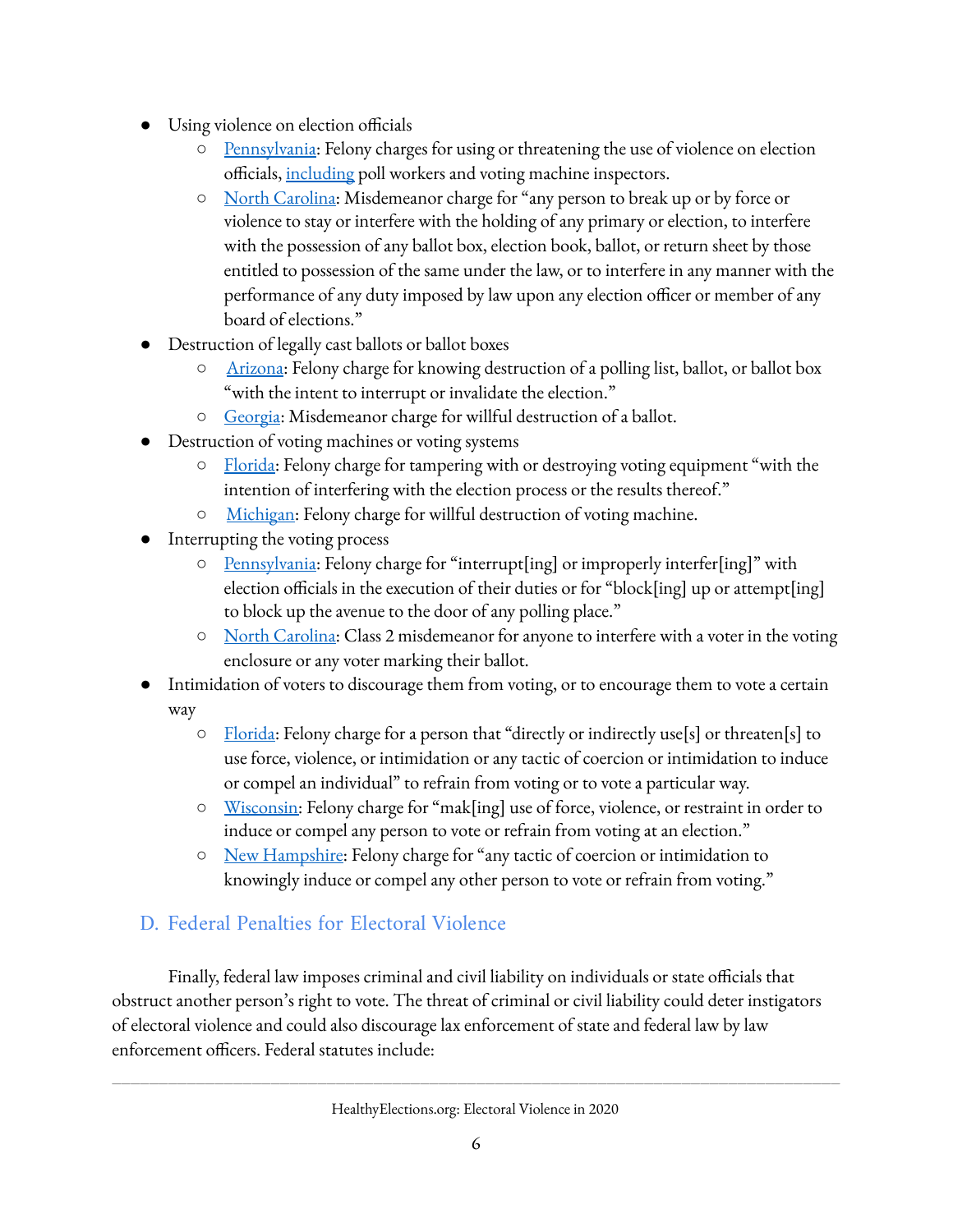- 18 [USC](https://www.law.cornell.edu/uscode/text/18/594) § 594: Imposes fine and/or one-year imprisonment on an individual who "intimidates, threatens, coerces, or attempts to intimidate, threaten, or coerce, any other person for the purpose of interfering with the right of such other person to vote" in a federal or D.C. election;
- $\bullet$  42 USC § [1983:](https://www.law.cornell.edu/uscode/text/42/1983) Authorizes a civil suit against state officials, acting under color of law, who deny a citizen "any rights, privileges, or immunities secured by the Constitution and laws," including the right to vote guaranteed under the First and Fourteenth Amendments;
- 42 USC § [1985\(3\)](https://www.law.cornell.edu/uscode/text/42/1985): Creates a right of action against any individual who conspires with another to deprive any person of their right to vote, or to interfere with authorities protecting the right to vote.
- 42 USC § [1986:](https://www.law.cornell.edu/uscode/text/42/1986) Imposes civil liability on parties—such as law enforcement agents—who refuse to prevent violations of 42 USC § 1985, despite having the power to do so;
- $\bullet$  52 USC § [10101\(b\)](https://uscode.house.gov/view.xhtml?req=(title:52%20section:10101%20edition:prelim)): Bans attempts to "intimidate, threaten, coerce, or attempt to intimidate, threaten, or coerce any other person for the purpose of interfering with the right of such other person to vote." Injunctive relief authorized by subsection (c) of the same statute.
- 52 USC § [10307\(b\)](https://uscode.house.gov/view.xhtml?hl=false&edition=prelim&req=granuleid%3AUSC-prelim-title52-section10307&num=0&saved=%7CKHRpdGxlOjUyIHNlY3Rpb246MTAzMDcgZWRpdGlvbjpwcmVsaW0p%7C%7C%7C0%7Cfalse%7Cprelim): Prohibits any attempt to "intimidate, threaten, or coerce, or attempt to intimidate, threaten, or coerce any person for voting or attempting to vote, or intimidate, threaten, or coerce, or attempt to intimidate, threaten, or coerce any person for urging or aiding any person to vote or attempt to vote."

## <span id="page-6-0"></span>III. Policy Options for Addressing Election Day Violence

The surveyed swing states have multiple statutory remedies for Election Day emergencies. Few of these statutes explicitly contemplate Election Day violence. Instead, they often lay out broad policy responses potentially suitable for responding to many types of emergencies. Many state statutes allow local election officials or the state executive to determine if there is an emergency, which could include polling place disruptions resulting from violent activities.

Our survey of statutory and case law in each of the swing states has revealed four mechanisms for remedying the impact of Election Day violence:

- Relocating polling places to undisturbed areas;
- Extending polling hours to account for relocation or disruption of polling places;
- Delaying the election in targeted precincts; and
- Creating new balloting or voting procedures on Election Day.

Few states have existing law authorizing all of these policies. Some states, for example, lack established protocols for relocating disrupted polling places to calmer areas. In states without clear statutory policies on election violence, post-election legal contests and emergency court decisions may fill the gap.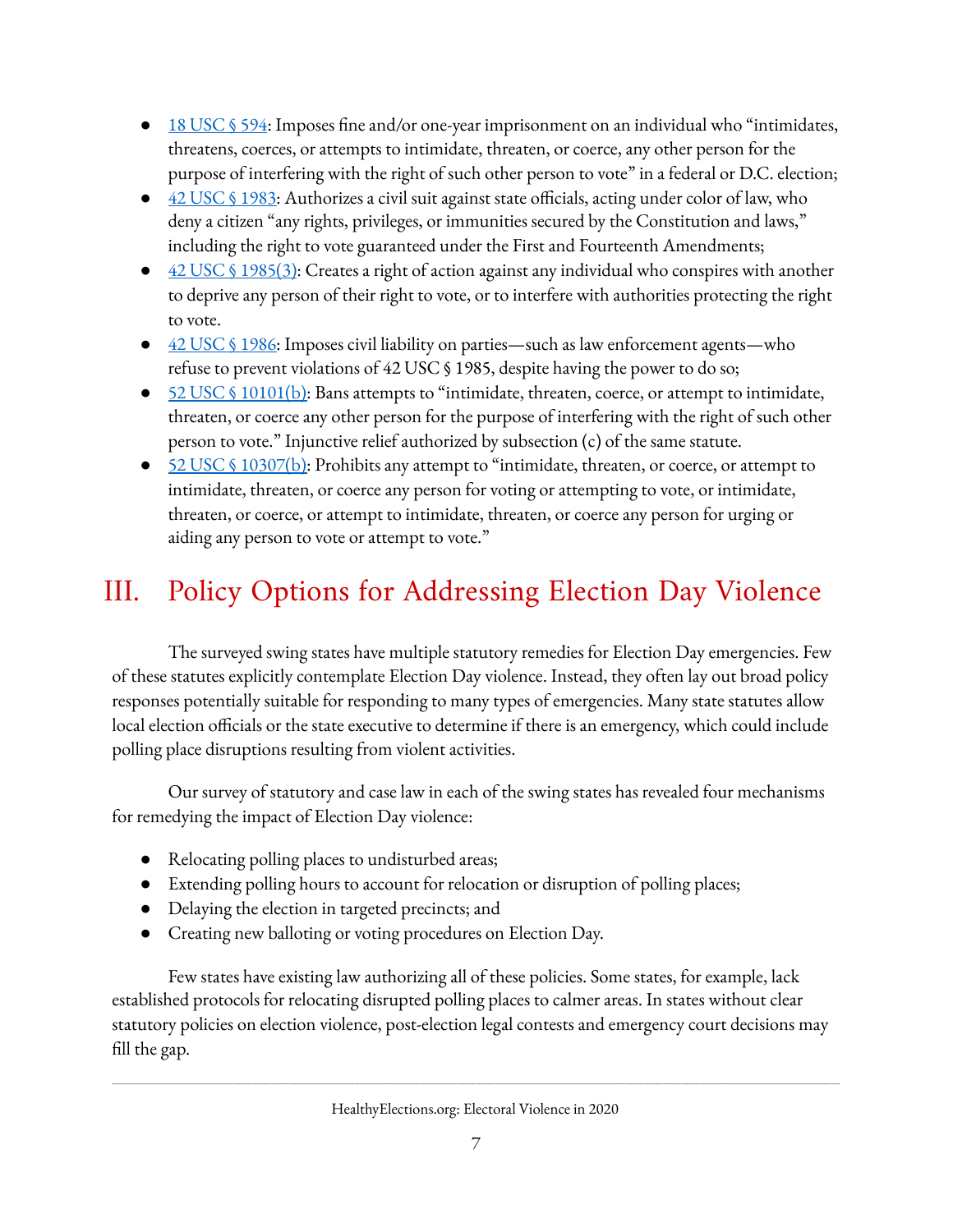This memo does not extensively examine state emergency laws or court-ordered remedies for disrupted elections. State emergency laws allow some governors to suspend or modify state law. According to the [N](https://www.ncsl.org/research/elections-and-campaigns/election-emergencies.aspx)ational Conference of State [Legislatures,](https://www.ncsl.org/research/elections-and-campaigns/election-emergencies.aspx) both Maine and Wisconsin allow the governor to suspend legislative statutes during an emergency. Meanwhile, Arizona, Florida, Georgia, Michigan, Pennsylvania, and Texas allow the governor to suspend "regulatory statutes" (i.e., rules issued by executive agencies) in an emergency. Depending on the state, regulatory statutes "may include statutes related to elections." These types of emergency powers may grant state governors broad power to prevent or respond to electoral violence in addition to those we outline below. Likewise, courts may make a variety of emergency interventions in response to disrupted elections.

For a more detailed view of election emergencies and potential court responses to Election Day violence, we recommend law professor Michael Morley's article *Election [Emergencies:](https://law.emory.edu/elj/_documents/volumes/67/3/morley.pdf) Voting in the Wake of Natural [Disasters](https://law.emory.edu/elj/_documents/volumes/67/3/morley.pdf) and Terrorist Attacks.*

#### <span id="page-7-0"></span>A. Relocating polling places to undisturbed areas

One response to Election Day violence may be the relocation of polling places to secure areas. Of the states we surveyed, [Arizona,](https://law.justia.com/codes/arizona/2013/title-16/section-16-564/) [Florida](http://www.leg.state.fl.us/Statutes/index.cfm?App_mode=Display_Statute&Search_String=&URL=0100-0199/0101/Sections/0101.71.html)[,](https://codes.ohio.gov/orc/3501.18) [Georgia,](https://law.justia.com/codes/georgia/2010/title-21/chapter-2/article-7/21-2-265/) [Maine](https://legislature.maine.gov/statutes/21-A/title21-Asec631-A.html), [Ohio](https://codes.ohio.gov/orc/3501.18), [Pennsylvania](https://codes.findlaw.com/pa/title-25-ps-elections-electoral-districts/pa-st-sect-25-2726.html), and [Wisconsin](https://docs.legis.wisconsin.gov/statutes/statutes/7/i/37) permit local election officials to move polling places because of an emergency. To be sure, this discretion is not always absolute: In [Pennsylvania,](https://codes.findlaw.com/pa/title-25-ps-elections-electoral-districts/pa-st-sect-25-2726.html) for example, an emergency polling place relocation is acceptable unless there is a majority objection by registered electors of the district. Registering such an objection would likely be difficult given the short timeframe and general confusion engendered by an emergency relocation.

These statutes also give officials broad discretion to determine the site of the relocated polling place. Ohio, Georgia, and **[Florida](https://www.flsenate.gov/Laws/Statutes/2018/101.74)** explicitly permit officials to move the voting site beyond the boundaries of the original precinct. Moreover, none of the remaining states with relocation policies require the official to relocate the polling place within the precinct. Thus, officials could arguably move polling places to different precincts as necessary to ensure voter safety and the election's integrity.

Several states require election officials to inform voters of a relocated polling place. For example, in Florida, the supervisor of elections "shall cause a notice to be posted at the old polling place advising the electors of the location of the new polling place in an emergency." Similarly, if Wisconsin election inspectors determine that it is "impossible or inconvenient to hold an election at the designated location," they must appoint a "law enforcement officer or other proper person designated by the municipal clerk" to notify voters at the old polling place.

Moving precincts during an election would almost certainly cause voter confusion and unintentional disenfranchisement. As such, this will often be an imperfect remedy for isolated acts of

HealthyElections.org: Electoral Violence in 2020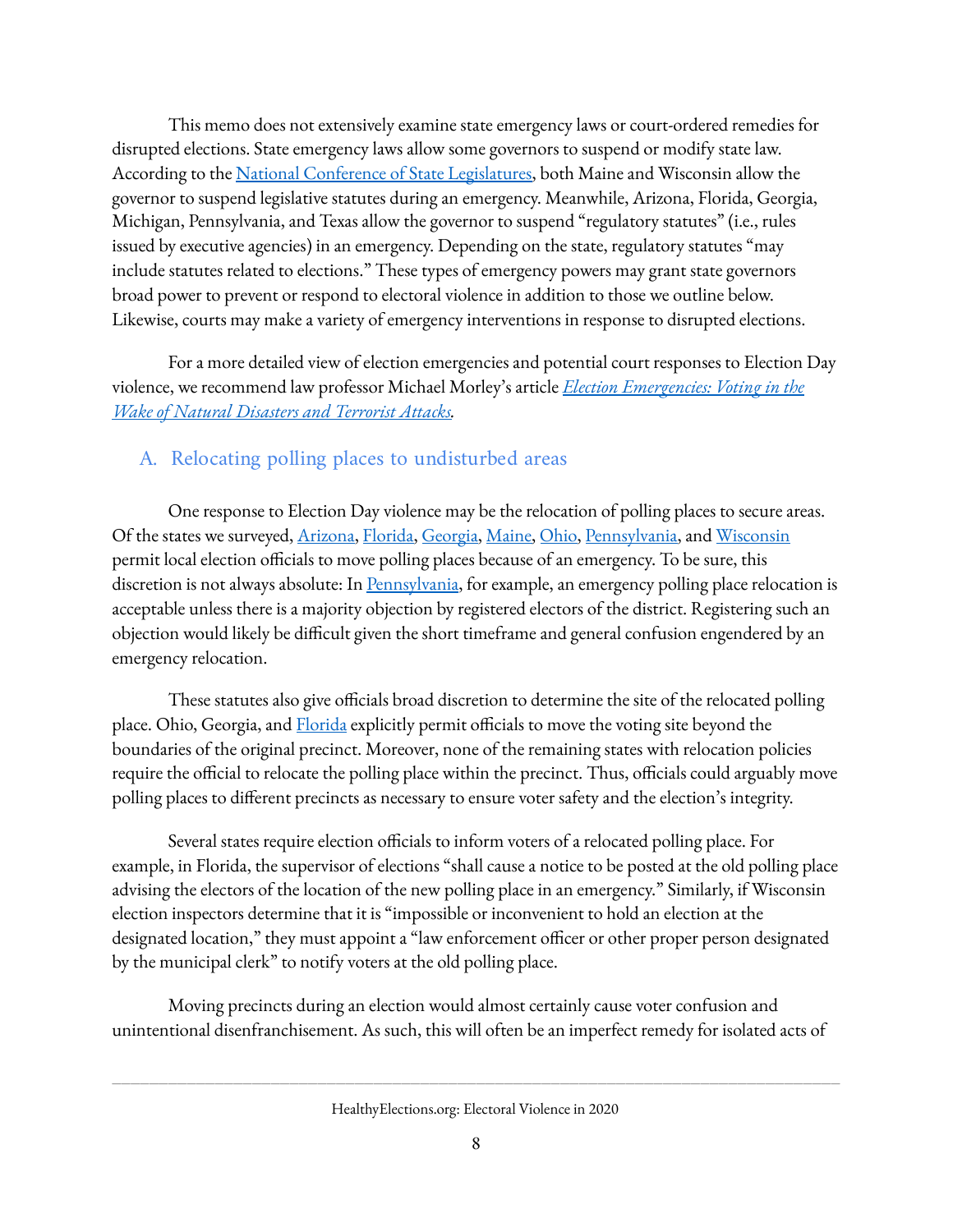violence. These laws are best used to respond to intensive, predictable, and prolonged electoral violence that is confined to specific geographic areas. In addition, if a polling place is moved, it will often be ideal to extend polling hours to account for the relocation or disruption, a matter we address below.

### <span id="page-8-0"></span>B. Extending polling hours to account for relocation or disruption of polling places

If there is a violent disruption at a polling place, it may be necessary to extend hours to make up for the "lost" hours. But few states allow polling place hours to be adjusted in response to changing conditions. Instead, almost all of the states that we surveyed prescribe polling hours by statute. These states include [Arizona](https://law.justia.com/codes/arizona/2018/title-16/section-16-565/), [Florida,](http://www.leg.state.fl.us/statutes/index.cfm?App_mode=Display_Statute&Search_String=&URL=0100-0199/0100/Sections/0100.011.html) [Georgia](https://law.justia.com/codes/georgia/2010/title-21/chapter-2/article-11/part-1/21-2-403)[,](http://www.legislature.mi.gov/(S(3qddvgymzbz0ylzxqeydi4e0))/mileg.aspx?page=getObject&objectName=mcl-168-720) [Michigan,](http://www.legislature.mi.gov/(S(3qddvgymzbz0ylzxqeydi4e0))/mileg.aspx?page=getObject&objectName=mcl-168-720) North [Carolina,](https://www.ncleg.gov/enactedlegislation/statutes/pdf/bysection/chapter_163/gs_163-166.01.pdf) an[d](https://codes.ohio.gov/orc/3501.32) [Ohio.](https://codes.ohio.gov/orc/3501.32)

The absence of a statutory remedy does not necessarily prevent state or federal courts from authorizing emergency extensions of polling hours. For example, Pennsylvania [law](https://codes.findlaw.com/pa/title-25-ps-elections-electoral-districts/pa-st-sect-25-3046.html) requires local courts to remain open during an election to make emergency decisions. Similarly, North Carolina law explicitly [contemplates](https://www.ncleg.gov/enactedlegislation/statutes/pdf/bysection/chapter_163/gs_163-166.01.pdf) extending polling hours by court order, or by order of a local board of elections, in case of emergencies. And courts in other states have issued [similar](https://law.emory.edu/elj/_documents/volumes/67/3/morley.pdf) orders.

Even absent court intervention, in most states, all people who are waiting in line when the polls close are entitled to vote, even long after the official polling closing time. For example, Ohio law requires that the polls close at 7:30 p.m., "unless there are voters waiting in line to cast their ballots, in which case the polls shall be kept open until such waiting voters have voted." Thus, as long as voters are in line at the relocated polling place, they will be able to vote even if the line is exceptionally long because of the relocation. This could partially redress voting hours lost during a violent disruption.

#### <span id="page-8-1"></span>C. Delaying the election in targeted precincts

Should violence threaten the safety of large numbers of voters or prevent voters in certain areas from safely reaching the polls, it may be necessary to delay the election entirely in affected areas. However, most states we surveyed do not have statutes explicitly authorizing the delay or postponement of an election.

[Georgia](https://codes.findlaw.com/ga/title-21-elections/ga-code-sect-21-2-50-1.html) and [Florida](http://www.leg.state.fl.us/Statutes/index.cfm?App_mode=Display_Statute&Search_String=&URL=0100-0199/0101/Sections/0101.733.html) both give state officials the explicit authority to delay or postpone an election in response to an emergency. Looking at the Florida law—which the National Association of State Legislatures has called one of the nation's "most expansive election emergency statutes"—the governor may delay or reschedule an election upon declaring a state of emergency. Although Florida law gives the governor broad discretion to determine when a declaration of emergency is appropriate, two statutory provisions circumscribe his/her power with respect to elections. First, the legislature may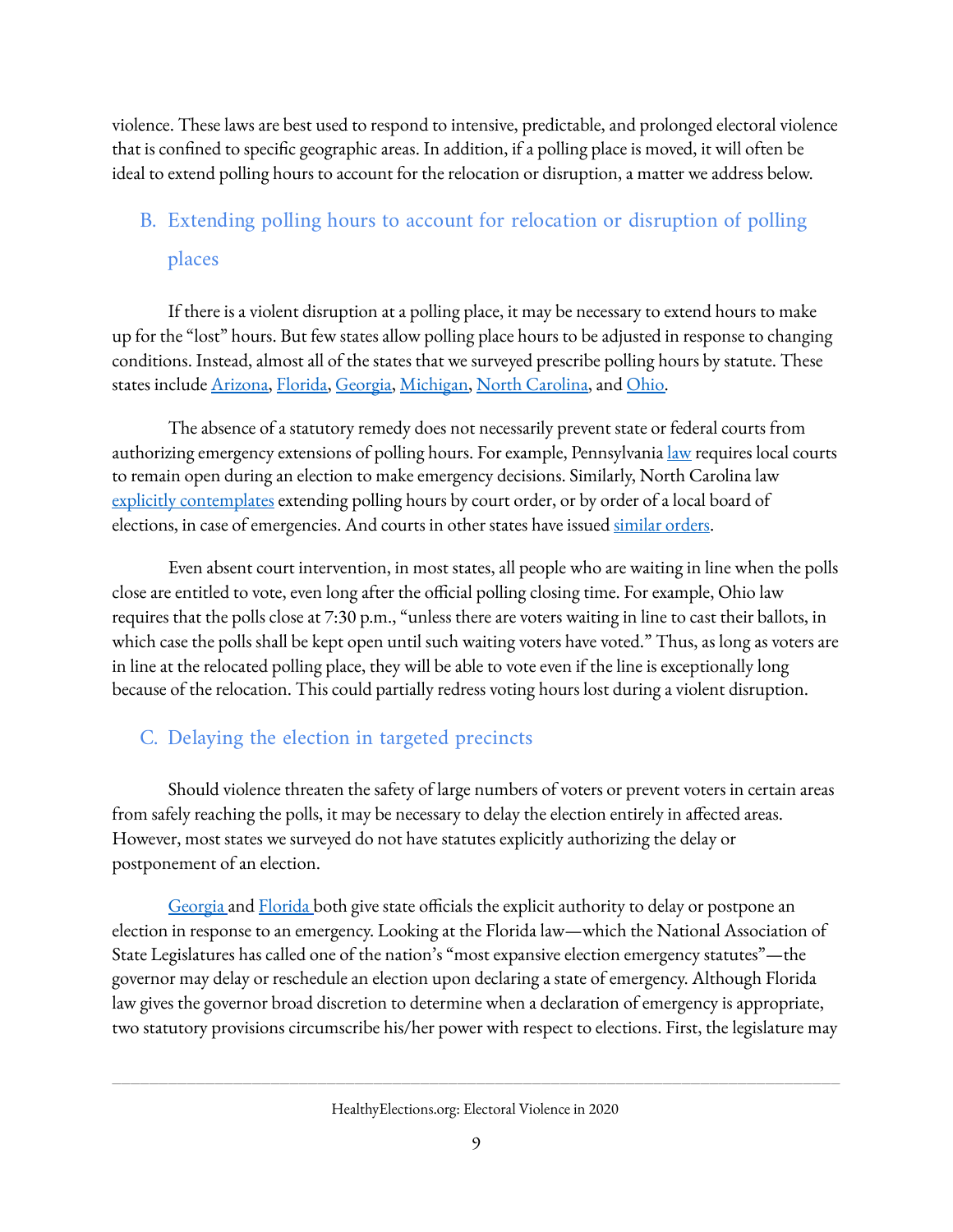vote to [terminate](https://www.flsenate.gov/Laws/Statutes/2011/252.36#:~:text=(2)%20A%20state%20of%20emergency,the%20threat%20thereof%20is%20imminent.) a state of emergency at any time. Second, when an emergency disrupts an election, the new election must be held within ten days of the original election, or "as soon thereafter as is practicable."

The statute also requires the Florida Department of State to establish an election emergency contingency plan, which provides specific procedures for rescheduling the election. The full plan is availabl[e](https://www.flrules.org/gateway/RuleNo.asp?title=ELECTIONS%20EMERGENCY%20CONTINGENCY%20PLAN&ID=1S-9.005) [here.](https://www.flrules.org/gateway/RuleNo.asp?title=ELECTIONS%20EMERGENCY%20CONTINGENCY%20PLAN&ID=1S-9.005) The key elements of the state's emergency contingency plan include:

- Requirements for local officials to "determine the safety and ability to use existing polling places and early voting sites and the need and availability of alternate polling places and early voting sites";
- Requirements for election officials to coordinate with federal and local emergency management agencies to "provide security for polling places and early voting sites";
- Authorizations for the supervisors of elections in affected jurisdictions to "establish temporary vote-by-mail ballot sites in the affected areas";
- Authorizations for affected voters to "request and obtain a vote-by-mail ballot on election day without having to execute an Election Day Vote-by-Mail Ballot Delivery Affidavit";

The authors of Florida's emergency election contingency plan clearly had natural disasters in mind. For example, the plan allows officials to use "tents and other temporary structures" as emergency polling places. It also requires that "[s]ufficient lighting . . . exist along the accessible path of travel to and from, and within the polling place." However, the statute only requires a declaration of emergency from the Governor—it does not require that a natural disaster be the cause of that declaration. Thus, the contingency plan could apply to targeted counties—and the emergency declaration might be declared in response to localized election violence.

#### <span id="page-9-0"></span>D. Creating alternative balloting or voting procedures on Election Day

Election Day violence may prevent or discourage voters from going to the polls in person. This could disenfranchise hundreds, thousands, or even millions of voters that prefer to vote in person on Election Day rather than by mail or during early voting. Thus, another remedy for Election Day violence would be to provide emergency alternative balloting procedures for voters who cannot safely vote in person.

Of the swing states surveyed, only Maine has passed a statute authorizing emergency revisions to normal voting procedures. Under the Maine [statute,](https://legislature.maine.gov/statutes/21-A/title21-Asec663.html) the Maine Secretary of State—pursuant to a declared state of emergency—may establish new voting protocols for Maine voters. These can "include, but are not limited to, central issuance and receipt of absentee ballots for federal and state elections using the systems and procedures developed for uniformed service voters and overseas voters." Such a